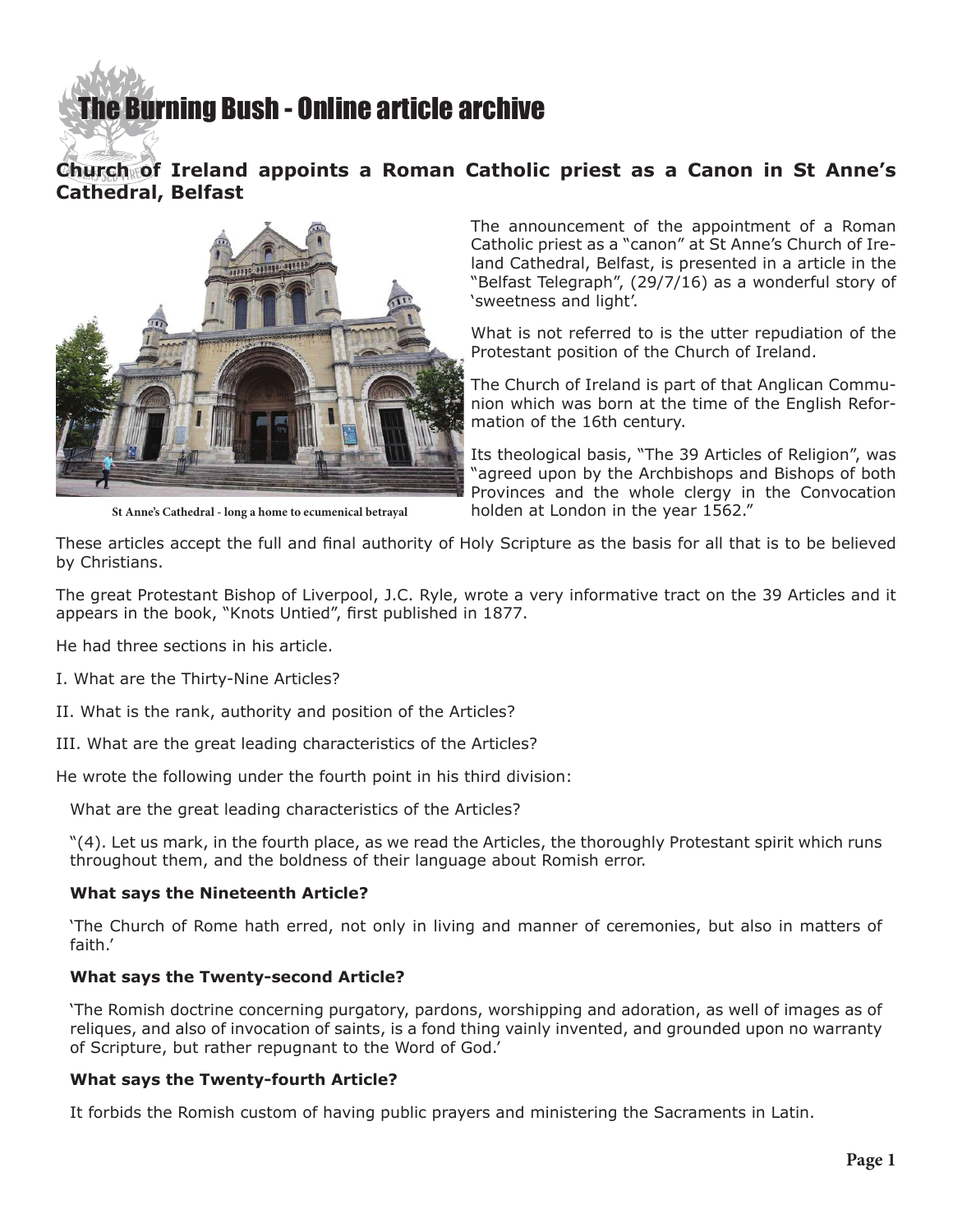# [The Burning Bush - Online article archive](http://www.ivanfoster.net)

## **What says the Twenty-fifth Article?**

It declares that the five Romish sacraments of confirmation, penance, orders, matrimony, and extreme unction, are not to be accounted sacraments of the Gospel.

## **What says the Twenty-eighth Article?**

It declares that 'transubstantiation, or the change of the substance of bread and wine in the Lord's Supper, cannot be proved by Holy Writ, is repugnant to the plain words of Scripture, overthroweth the nature of a sacrament, and hath given occasion to many superstitions.' It also declares that 'the Sacrament of the Lord's Supper was not by Christ's ordinance reserved, carried about, lifted up, or worshipped.'

## **What says the Thirtieth Article?**

'The cup of the Lord is not to be denied to the lay-people.'

## **What saith the Thirty-first Article?**

'The sacrifices of masses, in which it was commonly said the priest did offer Christ for the quick and dead, to have remission of pain and guilt, were blasphemous fables and dangerous deceits.'





**'Fr' Edward O'Donnell, who is the parish priest of St Brigid's in south Belfast is the new appointee.**

'Bishops, priests, and deacons are not commanded by God's laws to vow the estate of single life, or to abstain from marriage.'

## **What says the Thirty-seventh Article?**

'The Bishop of Rome hath no jurisdiction in this realm of England.'

Now what shall we say to all this? Nine times over the Thirty-nine Articles condemn, in plain and unmistakable language, the leading doctrines of the Church of Rome, and declare in favour of what must be called Protestant views. And yet men dare to tell us that we Evangelical clergymen have no right to denounce Popery; that it is very wrong and very uncharitable to be so hot in favour of Protestantism; that Romanism is a pretty good sort of thing; and that by making such a piece of work about Popery, and Protestantism, and Ritualism, and semi-Popery, we are only troubling the country and doing more harm than good. Well! I am content to point to the Thirty-nine Articles. There is my apology! There is my defence! I will take up no other ground at present. I will not say, as I might do, that Popery is an unscriptural system, which every free nation ought to dread, and every Bible-reading Christian of any nation ought to oppose. I simply point to the Thirty-nine Articles.

I ask any one to explain how any English clergyman can be acting consistently, if he does not oppose, denounce, expose, and resist Popery in every shape, either within the Church or without. Other Christians may do as they please, and countenance Popery if they like. But so long as the Articles stand unrepealed and unaltered, it is the bounden duty of every clergyman of the Church of England to oppose Popery."

Here are words which expose the wicked travesty of true religion that the Church of Ireland engages in when it appoints an agent of that which the ancient creed of Anglicanism terms a system of "blasphemous fables and dangerous deceits."